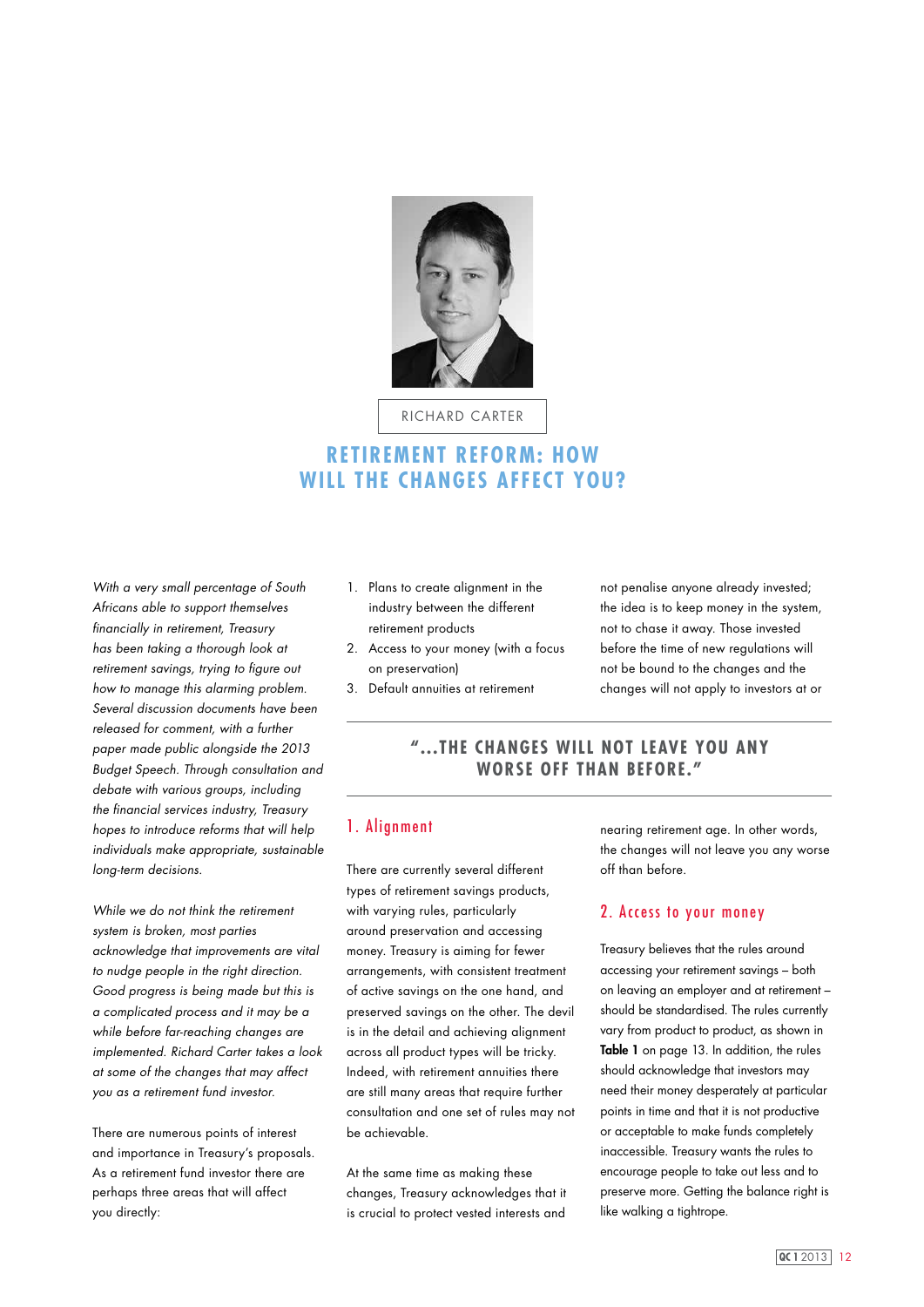After the proposals take effect, when you leave a pension or provident fund before retirement, instead of having access to all the cash, as you do currently, the fund will be required to put your money into a preservation fund automatically. The rules applying to preservation funds will be changed – rather than the existing once-off access to your money, one withdrawal per year will be allowed, but that withdrawal will be limited to a much smaller amount. You will be able to carry unused withdrawals forward to future years.

The treatment of your money when you leave a fund, both before and at retirement, will be the same for pension and provident funds and so the distinction between these products will ultimately fall away.

### 3. Default annuities at retirement

Another hot topic is that of default annuities. Treasury is concerned about the lack of assistance and advice given to retirement fund members reaching retirement. In its mind, too many retirees choose inappropriate products and are unable to support themselves adequately. The decisions they make often fail to account for the rise in the cost of living and the possibility that they will live for

 a long time. While we contend that the root cause of this is people reaching retirement with insufficient savings, there is no doubt that many retirees choose higher income in the early years of retirement at the expense of the later years when they will become dependent on family or the state.

Treasury's proposals involve introducing default annuities. The responsibility

necessarily a 'one size fits all game' and what is suitable for one member may not suit another. We do not believe the outcomes will improve significantly until people start retiring with significantly more savings. This is the key piece that needs to be addressed. Where the proposals do ring true is that they endorse long-term thinking and will certainly get people thinking about their options.

# **"if you are still working towards retirement, keep putting YOUR money aside. THIS will help you to ACHIEVE FINANCIAL INDEPENDENCE WHEN YOU RETIRE."**

would lie with the trustees to identify a suitable annuity option for members, one that passes certain tests on fees and design. Living annuities will be eligible for selection as long as they pass these tests. To increase competition, providers other than registered life insurers will be able to sell living annuities. There are also proposals that will make it easier for individuals to purchase combinations of conventional annuities and living annuities to suit their preferences.

We think there is certainly logic in a default annuity option, but members would do well to remember it is not

There are several other proposals on the table, some of which will be more easily actioned than others. A few changes are already being pushed through, such as positive changes on the tax front for the average person (see text box).

#### Take charge of your own savings

Treasury wants us to save for retirement and to take less out along the way. This will ultimately lead to South Africans accumulating more retirement savings and thus enable smarter long-term choices when we retire.

#### Table 1 **access to retirement money: current rules**

|                                                         | <b>PENSION FUND</b>                                                                                                                                                                                                                                                                                                                                                        | <b>PROVIDENT FUND</b>                                                                                                                                                                                 | <b>RETIREMENT ANNUITY</b>                                                                                                                                                                                                                                              |
|---------------------------------------------------------|----------------------------------------------------------------------------------------------------------------------------------------------------------------------------------------------------------------------------------------------------------------------------------------------------------------------------------------------------------------------------|-------------------------------------------------------------------------------------------------------------------------------------------------------------------------------------------------------|------------------------------------------------------------------------------------------------------------------------------------------------------------------------------------------------------------------------------------------------------------------------|
| <b>ACCESS TO YOUR MONEY</b><br><b>BEFORE RETIREMENT</b> | When you leave your fund you can withdraw the full benefit,<br>subject to the rules of the fund, or you can preserve your investment<br>by transferring into a preservation fund. If you go this route,<br>you can subsequently take a single, partial or full withdrawal,<br>provided there are no restrictions in legislation or from the original<br>transferring fund. |                                                                                                                                                                                                       | You cannot normally access<br>your benefit.                                                                                                                                                                                                                            |
| <b>ACCESS TO YOUR MONEY</b><br>AT RETIREMENT            | You can take a maximum of<br>one-third in cash, subject to<br>the rules of the fund. You must<br>use the rest to buy a pension-<br>providing product such as a<br>living annuity or a conventional<br>annuity. If your benefit is equal<br>to or less than R75 000, you<br>can take the full amount in cash.                                                               | You can take the full amount in<br>cash. If only a portion is taken<br>in cash, you must use the rest<br>to buy a pension-providing<br>product such as a living annuity<br>or a conventional annuity. | You can take a maximum of<br>one-third in cash. You must use<br>the rest to buy a pension-providing<br>product such as a living annuity<br>or a conventional annuity. If your<br>benefit is equal to or less than<br>R75 000, you can take the full<br>amount in cash. |

Source: Allan Gray research